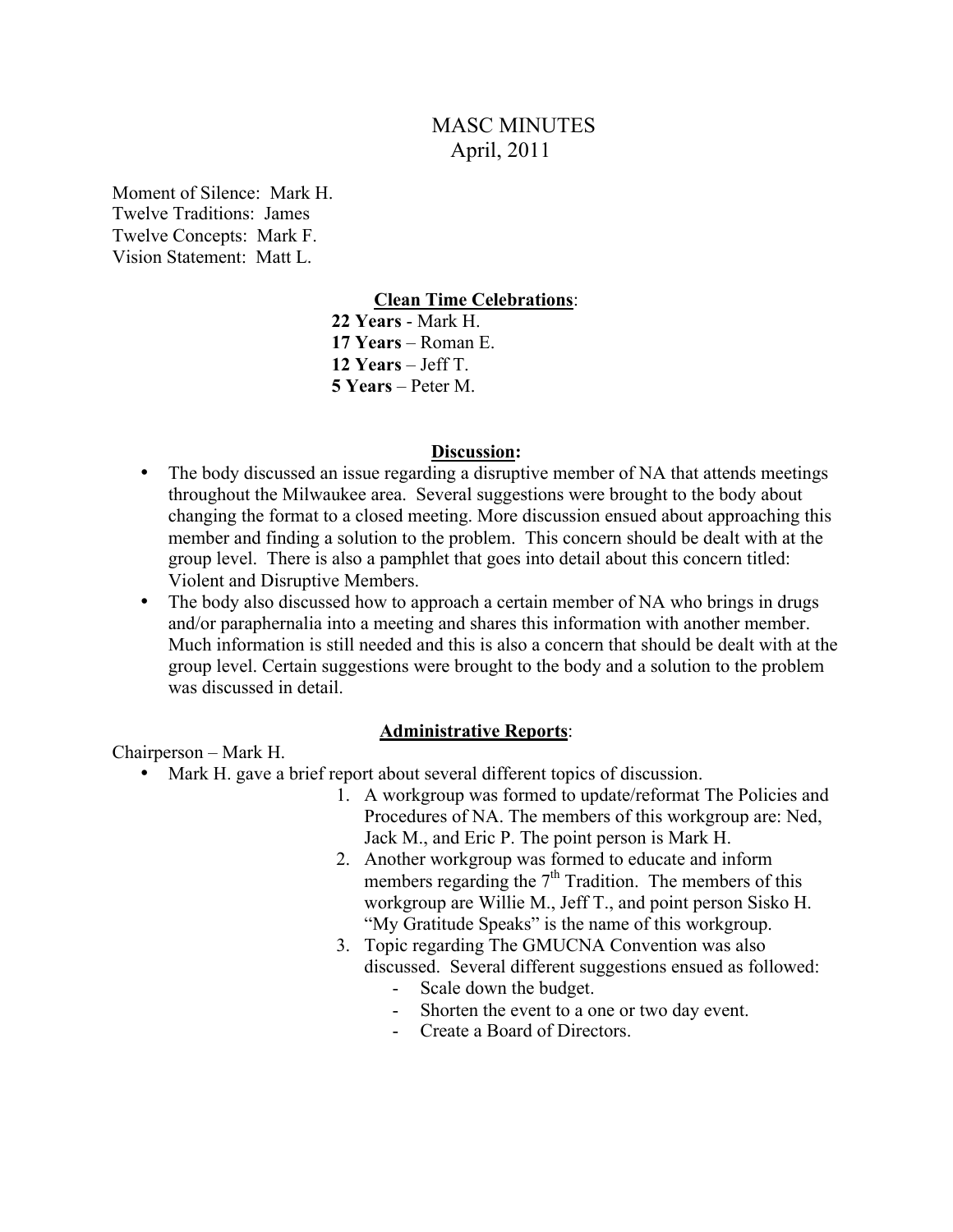Secretary – Jim W.

• Jim is willing to print out the minutes for MASC complete with the Treasurers report form Byron J. for an undetermined amount of time.

## RCMA – Willie M.

Willie reported as follows:

- There will be a 5% increase on all NA literature, except for The Basic Text, effective in July, 2011. A roundtable discussion regarding the purpose of Region and their function was brought to attention. Open trusted servant positions at The Regional level are: Outreach, Literature, Co-Secretary, Vice Treasurer, Public Relations, and WSNAC Pool. All H& I members are encouraged to attend a convention at The Howard Johnsons Hotel in Madison, Wisconsin on Saturday, July 16, 2011. 3841 East Washington Street. Any questions or comments please contact Marla M. At 815-494-5912. Only four of the eleven H & I chairpersons have contacted Marla M. thus far.
- The RD and RDA suggest a split in The MZF. They are also questioning MZF in regards to cost, purpose, and is it all together worthwhile. Four separate motions where expressed:
	- 1. Stop sending RD team to MZF.
	- 2. Stop funding/donating MZF.
- The RD and RDA will only attend MZF as needed. Financial support will be revisited.
- Final note regarding WSNAC Awareness 2011. The flyer date reads May  $21<sup>st</sup>$ , 2011. Should read May  $14^{th}$ , 20011. The correct date is May  $14^{th}$ , 2011.
- All members are encouraged to visit usscnaformingcommittee.org**.** The USSC is a service structure that was formed to serve the entire United States in a number of different ways. For more information on the USSC visit the website.
- A short discussion regarding the USSC and its purpose had developed but the body had agreed that more information is needed. More will be revealed.

Activities - Peter M.

- Peter distributed a signup sheet for the upcoming Mini Golf Outing on May  $14<sup>th</sup>$  and the NA Campout and Picnic (volleyball roster).
- Peter encouraged all to sign up early for these events.

H&I – Corey L.

## H & I Minutes April 10, 2011

- 1. House of Corrections
	- a. HOC is running strong with five members going in; Jerry M., Curt B. and Howie H. going in the second Tuesday of every month and Jerry M., Greg R. and Oliver W. going in on the fourth Tuesday of every month. Corey L. is the alternate if any member cannot make it.
	- b. New orientation
		- i. HOC is having an indoctrination for volunteers in September. No specific date has been set but gets your applications in as soon as possible because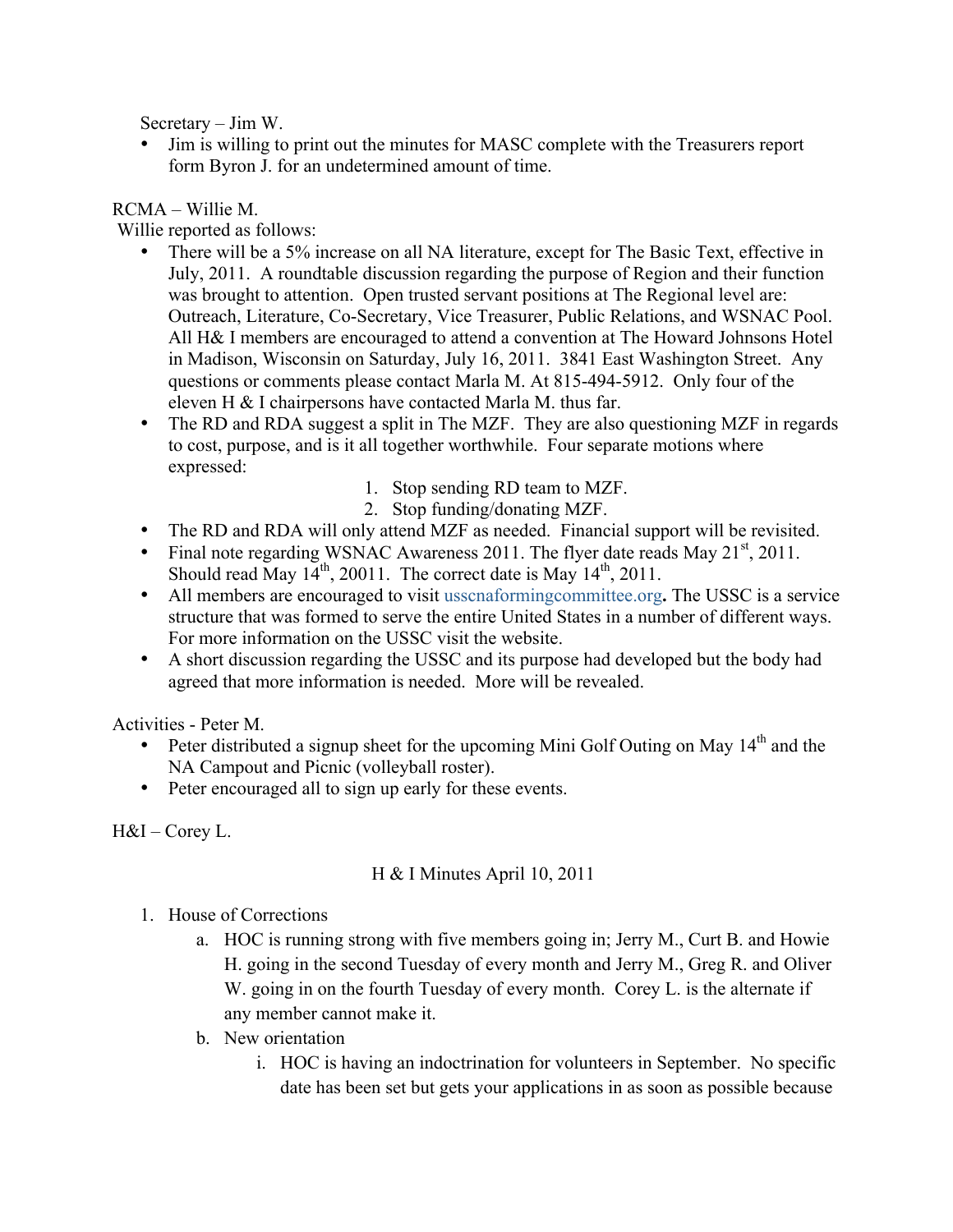space is limited. To get an application contact Corey L. at 234-7934 or coreylom@yahoo.com.

- ii. HOC requirements are 1.Have been off of parole or probation for 10 years, 2. No drug trafficking or intent to deliver charges and 3. 21 years old.
- 2. Rogers Memorial Hospital
	- a. Focus has shifted from Rogers on Lincoln to Rogers in Oconomowoc because only Rogers in Oconomowoc has an inpatient treatment.
	- b. Public relations workgroup has been given the contact information and will be contacting them to set up an interview to work out details for having an H  $\&$  I panel go in.
- 3. Panel Presentation
	- a. An educational H  $\&$  I and PR panel presentation has been scheduled for Tuesday June 7 at the Serenity Club. The panel will be from 6:00p.m. Until 7:00p.m. With a speaker at the NA meeting at 7:30p.m.. The speaker is Curt B.
	- b. Chili dogs will be available for \$1.50, beverages and chips are available from the Serenity Club.
	- c. We would like to have the panel presentation quarterly with the location rotating to other groups to get more members involved. The December panel will be at Jailhouse Rock, any groups wishing to host the panel in September contact Corey L. at 234-7934 or coreylom@yahoo.com.
- 4. H & I inner city
	- a. H & I inner city asked for assistance with literature. H & I Milwaukee donated \$274 worth of literature to inner city.
- 5. In attendance
	- a. Corey L., Howie H., Scot C., David F., Colin N., Oliver W., Matt L., Mark Ha., Sisko H., Corliss W., Carmen K., Mary M.

Public Relations – Mark Ha.

(Not yet received. I will put report in for the finalized minutes.)

Literature – Matt H.

• \$1,189.00 in literature sales at MASC on Sunday, April  $10^{th}$ .

#### **Elections**

Outreach:

- Ned was nominated by Mark H. and accepted. Welcome Ned.
- No other nominations were voiced.